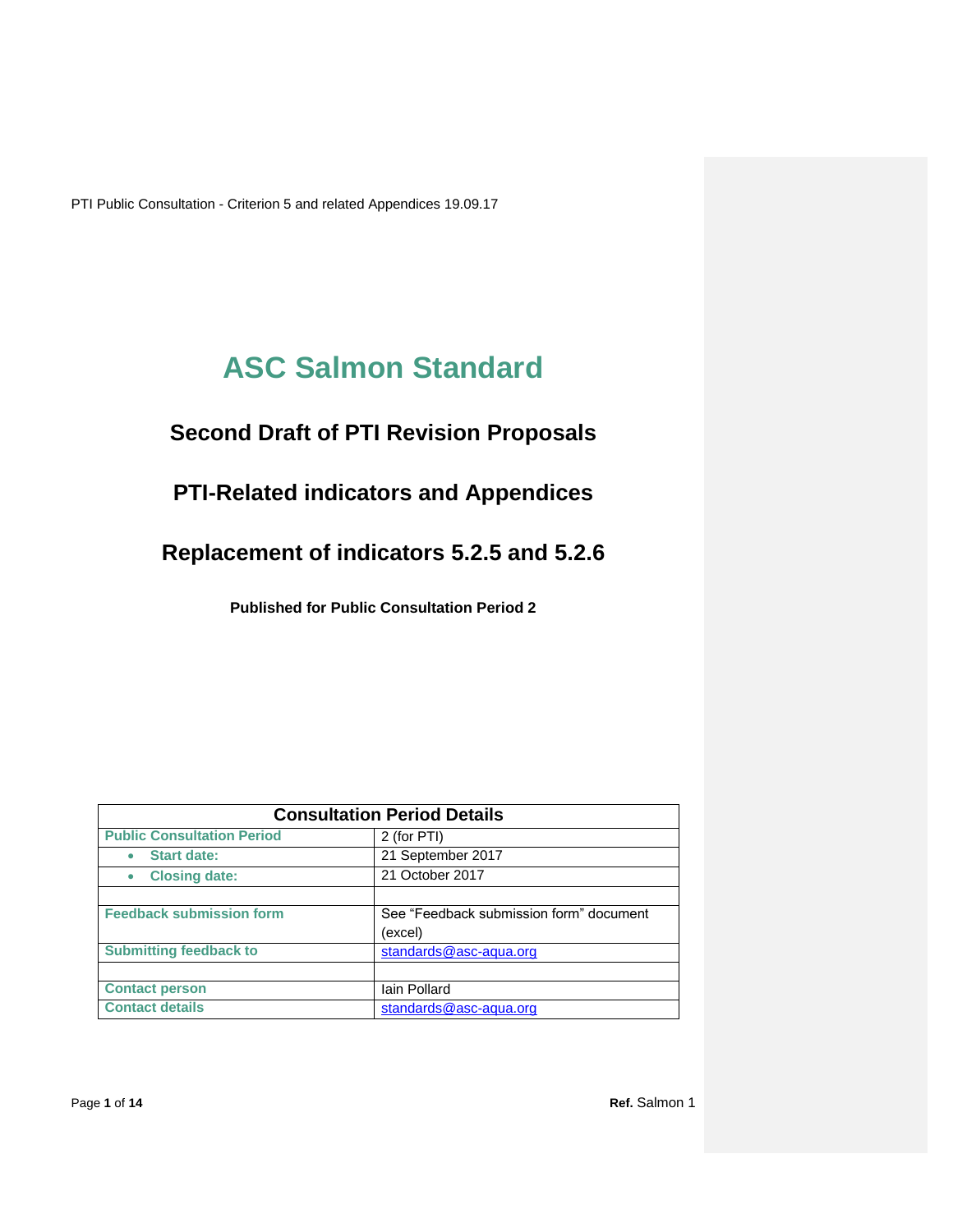### **Criterion 5.2 Therapeutic treatments**

|       | <b>INDICATOR</b>                                                                                                                                                                                                                                                                                                                                                                                                             | <b>REQUIREMENT</b>                                                                                                          |
|-------|------------------------------------------------------------------------------------------------------------------------------------------------------------------------------------------------------------------------------------------------------------------------------------------------------------------------------------------------------------------------------------------------------------------------------|-----------------------------------------------------------------------------------------------------------------------------|
| 5.2.1 | On-farm documentation that includes, at a<br>minimum, detailed information on all medicinal<br>products <sup>103</sup> and therapeutants used during the most<br>recent production cycle, the amounts used<br>(including grams per tonne of fish produced), the<br>dates used, which group of fish were treated and<br>against which diseases, proof of proper dosing, and<br>all disease and pathogens detected on the site | Yes                                                                                                                         |
| 5.2.2 | Allowance for use of therapeutic treatments that<br>include antibiotics or medicinal products that are<br>banned <sup>104</sup> in any of the primary salmon producing<br>or importing countries <sup>105</sup>                                                                                                                                                                                                              | None                                                                                                                        |
| 5.2.3 | Percentage of medication events that are<br>prescribed by a veterinarian                                                                                                                                                                                                                                                                                                                                                     | 100%                                                                                                                        |
|       | 5.2.4 Compliance with all withdrawal periods after<br>treatments                                                                                                                                                                                                                                                                                                                                                             | Yes                                                                                                                         |
| 5.2.5 | Weighted Number of Medicinal Treatments<br>(WNMT) determined and publicly reported as per<br>Appendix VI transparency requirements for each<br>production cycle (see Appendix VII)                                                                                                                                                                                                                                           | To be at or below the Entry Gate (EG)<br>value for the country (see Appendix VII)<br>or at or below the Global Target (GT). |
| 5.2.6 | For farms with a WNMT meeting the Entry Gate<br>(EG) but not meeting the Global Target (GT)<br>evidence of reduction in WNMT until the GT is met                                                                                                                                                                                                                                                                             | A reduction of at least 25% in the<br>WNMT within 6 years from the initial<br>certification date                            |
| 5.2.7 | Implementation of an Integrated Pest Management<br>(IPM) strategy is required by farms as detailed in<br>Appendix VII                                                                                                                                                                                                                                                                                                        | Yes                                                                                                                         |
| 5.2.8 | Evidence of environmental monitoring <sup>106</sup> of the<br>concentrations of parasiticide residues in waters<br>outside the AZE or cumulatively in the benthic<br>sediment outside the AZE <sup>107</sup>                                                                                                                                                                                                                 | Yes                                                                                                                         |
| 5.2.9 | Record parasiticide load for each agent <sup>108</sup> over the<br>production cycle and publicly report in accordance<br>with Appendix VI transparency requirements.                                                                                                                                                                                                                                                         | Yes                                                                                                                         |

**Comment [U1]:** Indicators 5.2.5, 5.2.6, 5.2.7, 5.2.8, 5.2.9 added to replace the old PTI indicators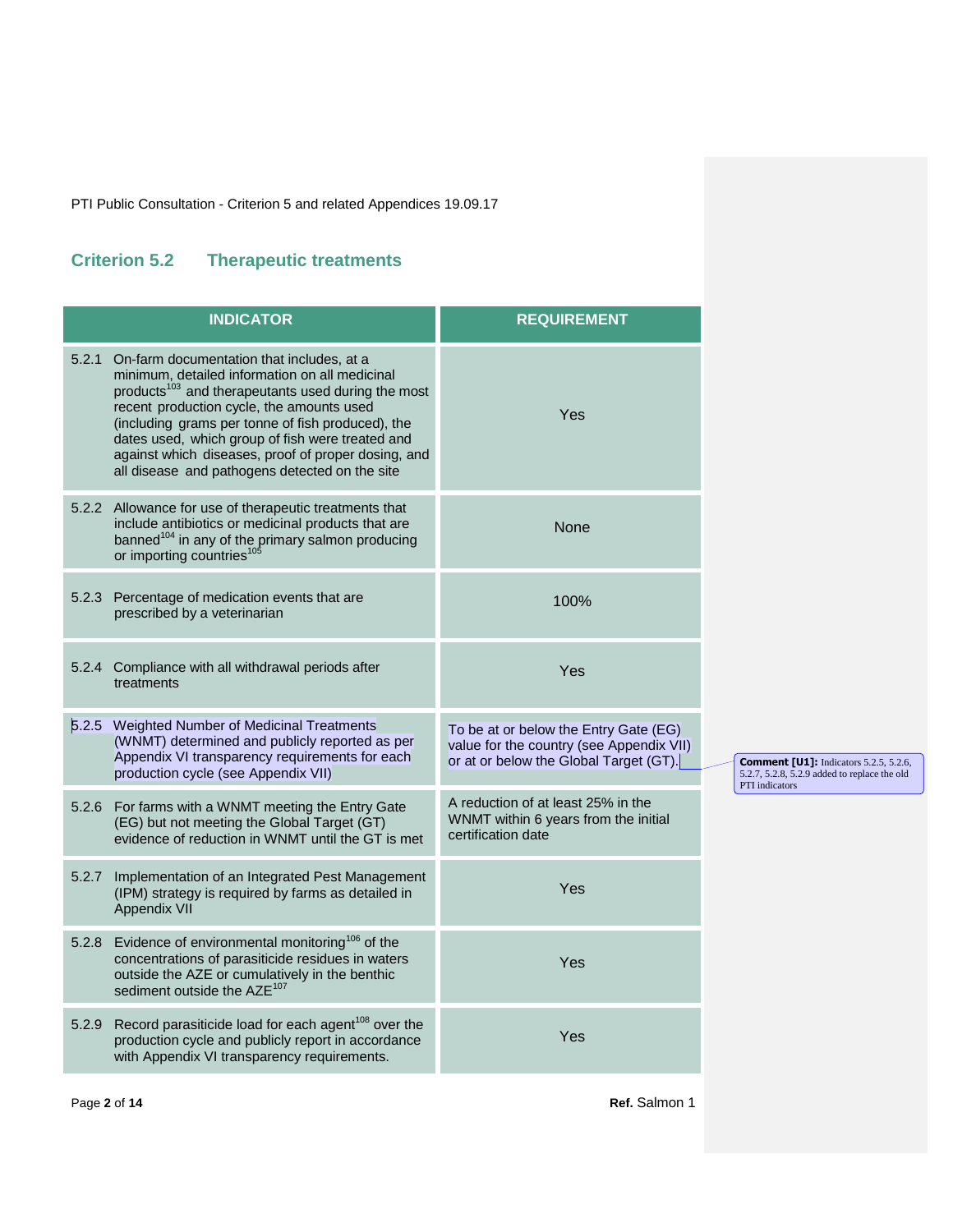| 5.2.10 Allowance for prophylactic use of antimicrobial<br>treatments $109$                                                                                                                                                              | <b>None</b>           |
|-----------------------------------------------------------------------------------------------------------------------------------------------------------------------------------------------------------------------------------------|-----------------------|
| 5.2.11 Allowance for use of antibiotics listed as critically<br>important for human medicine by the World Health<br>Organization (WHO )                                                                                                 | $\textsf{None}^{111}$ |
| 5.2.12 Number of treatments <sup>112</sup> of antibiotics over the most<br>recent production cycle                                                                                                                                      | $\leq$ 3              |
| 5.2.13 If more than one antibiotic treatment is used in the<br>most recent production cycle, demonstration that<br>the antibiotic load <sup>113</sup> is at least 15% less that of the<br>average of the two previous production cycles | Yes. <sup>114</sup>   |
| 5.2.14 Presence of documents demonstrating that the<br>farm has provided buyers <sup>114</sup> of its salmon with a list<br>of all therapeutants used in production                                                                     | Yes                   |

**Rationale-** When disease outbreaks occur on salmon farms, farmers often opt to treat using medicinal therapeutants as a means of protecting on-farm fish and the health of wild populations near the farm. With any chemical introduction into the environment, there is a need to ensure that nontarget organisms are not being significantly negatively impacted by the use of that chemical. Accurate and detailed documentation of all treatments is the first step to ensuring effective dosing and safe use of therapeutants. The data collected from this requirement will also help the ASC set more measurable requirements in the future.

To minimize the risk of treatments posing a risk to the environment, farms shall not use treatments that have been banned by any of the regulatory bodies in the world's largest salmon-producing or importing countries. The medicinal product must have been proactively prohibited or banned, versus not being approved. Part of a farm's responsibility to operate within the law involves taking appropriate measures to ensure that its product complies with the import laws of the countries where the salmon is eventually sold. Requirement 5.2.14 above ensures that buyers and importers have the information they need to verify that the product complies with import regulations.

Prophylactic use of antimicrobial treatments, and treatments that aren't prescribed by a licensed professional, are unacceptable under the requirement because they open the door to overuse and abuse of therapeutants.

Stakeholders share a common goal of reducing the use of parasiticides and reducing the risk of such treatments as are required, to the environment. The ultimate goal would be that farms could meet the ASC Salmon Standard without using therapeutants or without the risk of those therapeutants significantly negatively impacting the environment. Simultaneously, the ASC Salmon Standard is focused on protecting wild stocks of salmonids and thus sets low thresholds (requirement 3.1.7) for allowable lice on farmed fish in areas with wild salmonids. Taking into account current technology and knowledge, and balancing between the objectives of minimizing impact on wild stocks and at the

**Comment [U2]:** Rationale updated to reflect new indicators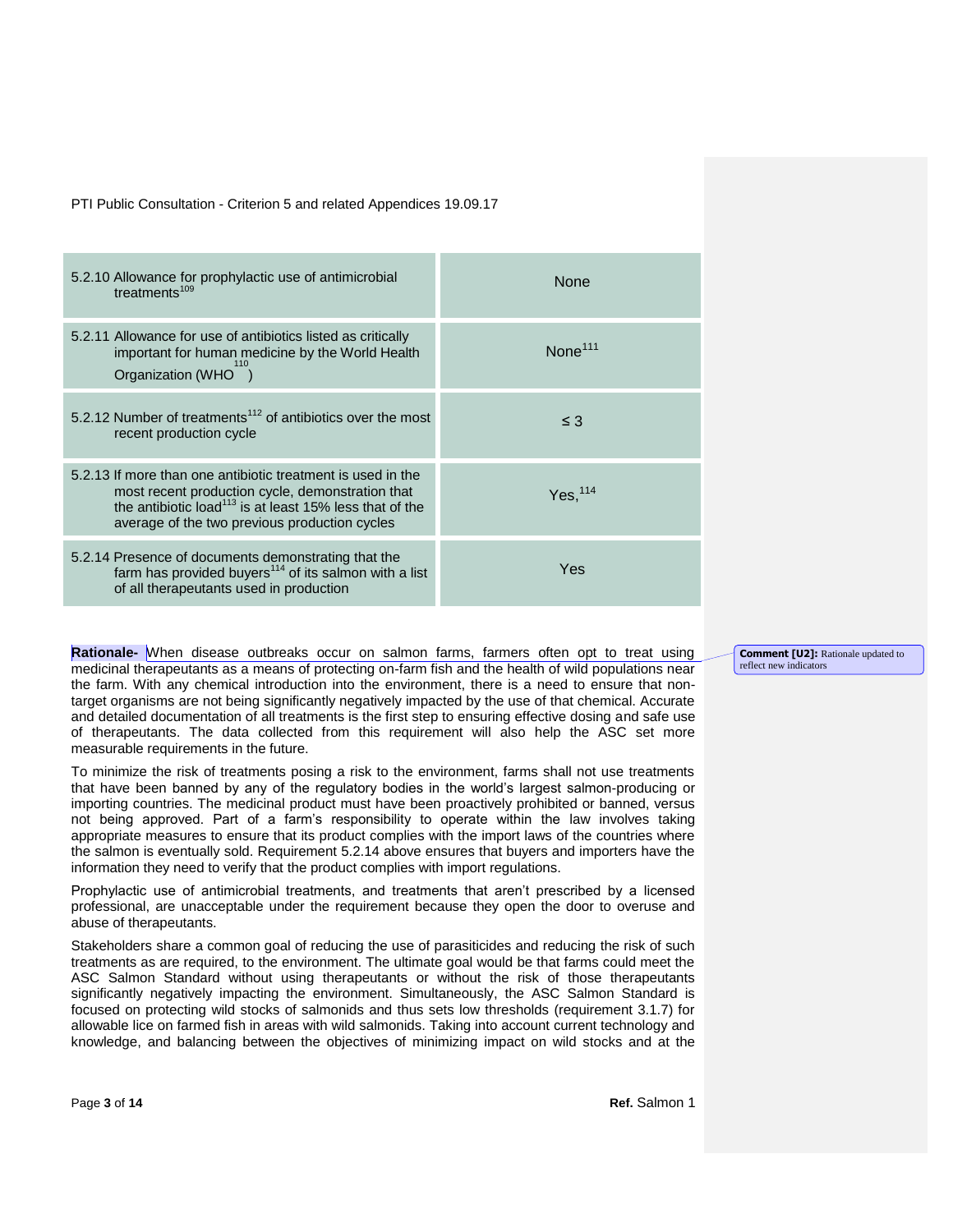same time addressing threats to the environment related to unrestricted use of therapeutants, the Standard is allowing restricted use of parasiticides to treat sea lice under the requirement.

The purpose of the requirement of 5.2.5 is to place a limit on the number of treatments using parasiticides, while taking into account regional differences in ecosystems and epidemiology, including differences in lice species, wild host reservoirs and susceptibility to lice attack, together with differences in mandatory regulatory requirements in the different countries. The standard seeks to use a progressive indicator which encourages reductions in medicinal product use and the associated risks of resistance from overuse whilst incentivizing an increasing shift to non-medicinal means of control through expansion of integrated pest management (IPM) strategies. To promote this, the entry to the process is relatively inclusive in order to promote the progressive changes sought. For this purpose, after the first audit, the farm should show improvement in management against a progress ladder based on the principles of Integrated Pest Management (IPM) against a time bound plan (Appendix VII) and a shift towards low to zero medicinal product usage (Indicator 5.2.7).

Indicator 5.2.5 addresses the number of medicinal treatments used on certified farms. The total amount of active ingredient used for medicinal treatments will be provided by the parasiticide load, Indicator 5.2.9. In addition, some more direct assessment of the fate of the various agents in the environment, both in the sediment and the water, is to be encouraged (Indicator 5.2.8) by requiring some monitoring of the concentration of the various agents in water and sediments at the edge and outside the Allowable Zone of Effects (AZE) either by using tools such as direct assay or models that have been scientifically validated (e.g. by peer review and documented testing) and which are approved by national regulatory bodies<sup>11</sup> .

In order to monitor effective progress in reduction of medicinal treatments, Indicator 5.2.6 requires that at the end of the second certification cycle following the introduction of the new requirements, that is after 6 years, and of every subsequent cycle, the WMNT can be audited over the preceding 6 years for an overall downward trend indicative of a reduction in medicinal treatment frequency. By this means there should be at least 4 or 5 data points upon which to base judgment. Reductions can be demonstrated at the individual farm or Area Based Management (ABM) level.

These requirements are consistent with industry efforts to reduce both frequency and amount of parasiticide used, as well as with initiatives to develop treatment methods that do not release parasiticides into the environment. To encourage thinking about cumulative use across a broader area, tracking of total use of parasiticides is required under the ABM.

With regards to the use of antibiotics, there is a global effort led by the WHO to ensure that antibiotics important for human medicine are used in a way that doesn't jeopardize their effectiveness in treating human diseases. These requirements seek to be in line with that effort. The requirements set a cap on the maximum allowable number of antibiotic treatments on certified farms, and are intended to set a limit on the levels that might reasonably be required for a well-managed farm, thereby excluding any farms that fail to follow industry guidelines for prudent use of antibiotics. Through 5.2.10, the ASC Salmon Standard addresses environmental risk from cumulative load of antibiotics entering the environment from certified farms. The requirement requires a reduction, within five years, of the actual load of antibiotics released from farms that use more than one treatment of antibiotics. This is in line with industry goals to continue reduction of total antibiotic use and with trends in industry to use precise pen-by-pen treatments when appropriate.

Additionally, the SAD's technical working group on chemical inputs recommended that antibiotics important for human health only be used with extreme reluctance. These requirements are also intended to further raise awareness within the aquatic veterinary community concerning the use of medically important antimicrobial drugs in food-animal production, and the public health risks associated with antibiotic resistance. This issue is addressed in the standard and through a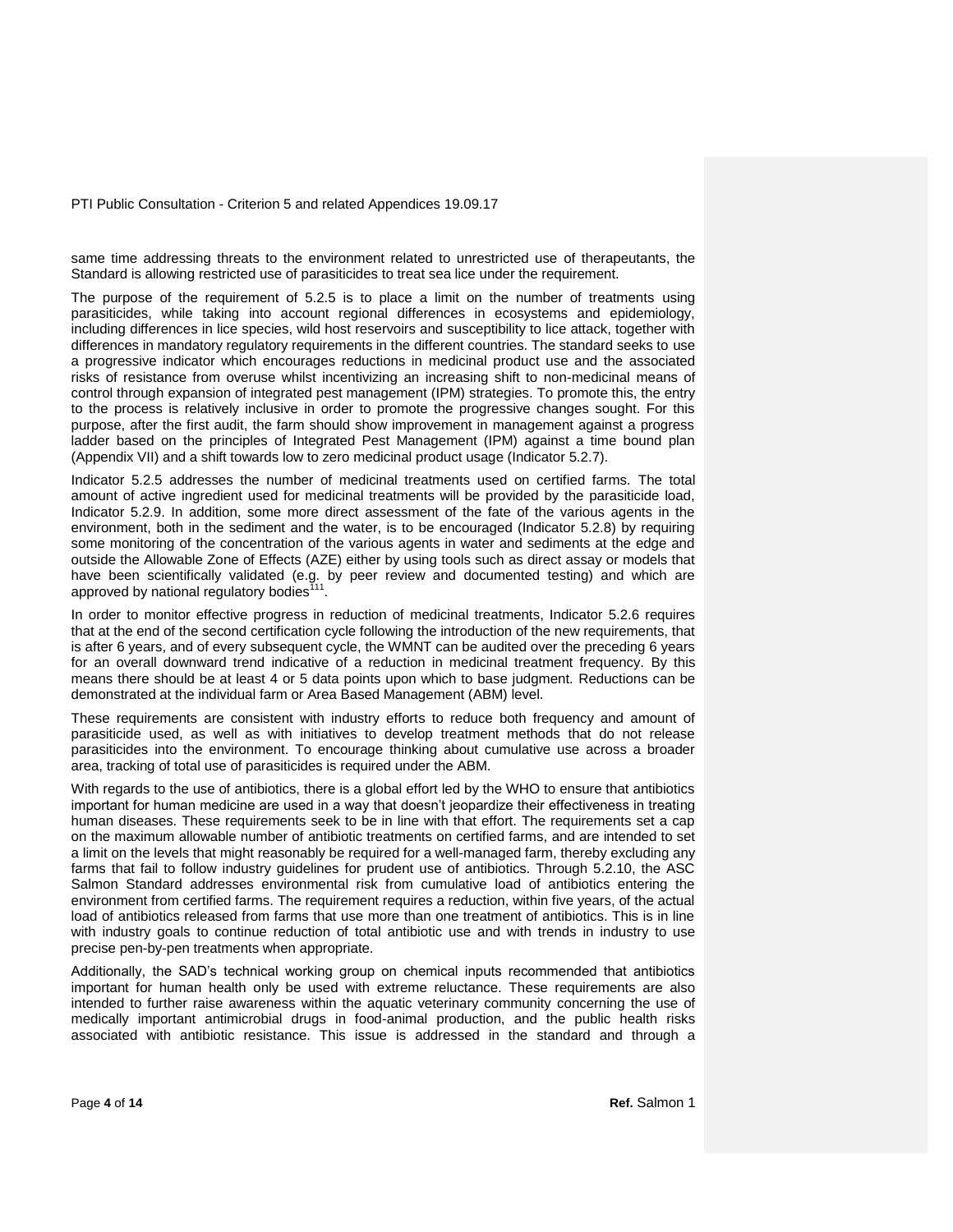coordination requirement within the ABM related to the use of antibiotics classified by the WHO as "highly important" for human health.

Parasiticide Load is measured to take into account all active ingredients included in the parasiticide. This is to ensure that the toxicity and impact on the marine environment are properly captured. The standard will not include a toxicity calculation and rather focus on including the formulation that is being used.

For example, take two formulations of deltamethrin (Decis and Alphamax). The formulation Decis is indicated as having 50g deltamethrin per litre which is 5% active ingredient. The formulation Alphamax is indicated as having 10g deltamethrin per litre which is 1% active ingredient. But in toxicity tests with aquatic organisms, Alphamax is as much as 3 times more toxic than Decis, to wit: "Chronic exposure of sand shrimp for 14 days had LC50 values from 15.1 (Decis) to 23.8 ng/L (AlphaMax), with EC50 (inhibition of growth) from 10.4 (Decis) to >32 ng/L (AlphaMax). (Fairchild et. al., 2010). This suggests that actual formulations of pesticides may be more toxic than the active ingredients themselves.

| <sup>102</sup> See Appendix VI for transparency requirements for 5.2.1, 5.2.5, 5.2.6, 5.2.8, 5.2.9 and 5.2.12.                               | <b>Comment [U3]:</b> Footnotes updated |
|----------------------------------------------------------------------------------------------------------------------------------------------|----------------------------------------|
| <sup>103</sup> Medicinal products used for the treatment of fish.                                                                            |                                        |
| <sup>104</sup> "Banned" means proactively prohibited by a government entity because of concerns around the substance. A substance            |                                        |
| banned in any of the primary salmon-producing or importing countries, as defined here, cannot be used in any salmon                          |                                        |
| farm certified under the SAD, regardless of country of production or destination of the product. The SAD recommends                          |                                        |
| that ASC maintain a list of the banned therapeutants.                                                                                        |                                        |
| <sup>105</sup> For purposes of this standard, those countries are Norway, the UK, Canada, Chile, the United States, Japan and France.        |                                        |
| <sup>106</sup> Using tools and models that have been scientifically validated (e.g. by peer review and documented testing) and which         |                                        |
| are approved by national regulatory bodies                                                                                                   |                                        |
| 107 Must use fully validated direct monitoring and modelling methods and publish the results. For example the Scottish                       |                                        |
| Environmental Protection Agency requires the use of a development of AUTODEPOMOD:                                                            |                                        |
| https://www.sepa.org.uk/regulations/water/aquaculture/fish-farm-manual/                                                                      |                                        |
| <sup>108</sup> Parasiticide load = the sum of the total amount of each of the active ingredients of parasiticides used (kg) per metric       |                                        |
| tonne of fish per production cycle. Producers must also report the name and total amount (in kg if a dry mixture or litres if                |                                        |
| liquid) of the actual formulations used over the same period.                                                                                |                                        |
|                                                                                                                                              |                                        |
| <sup>109</sup> The designated veterinarian must certify that a pathogen or disease is present before prescribing medication.                 |                                        |
| <sup>110</sup> The third edition of the WHO list of critically and highly important antimicrobials was released in 2009 and is available at: |                                        |
| http://www.who.int/foodborne_disease/resistance/CIA_3.pdf.                                                                                   |                                        |
| <sup>111</sup> If the antibiotic treatment is applied to only a portion of the pens on a farm site, fish from pens that did not receive      |                                        |
| treatment are still eligible for certification.                                                                                              |                                        |
| 112 A treatment is a single course of medication given to address a specific disease issue and that may last a number of                     |                                        |
| days.<br>113 - Joanne John House, amerikansk politiker († 18. desember - 18. desember - 18. desember - 18. desember - 1                      |                                        |
|                                                                                                                                              |                                        |

- Antibiotic load = the sum of the total amount of active ingredient of antibiotics used (kg). <sup>114</sup> Reduction in load required, regardless of whether production increases on the site. Farms that consolidate production across multiple sites within an ABM can calculate reduction based on the combined antibiotic load of the consolidated sites.
- <sup>115</sup> Buyer: The company or entity to which the farm or the producing company is directly selling its product.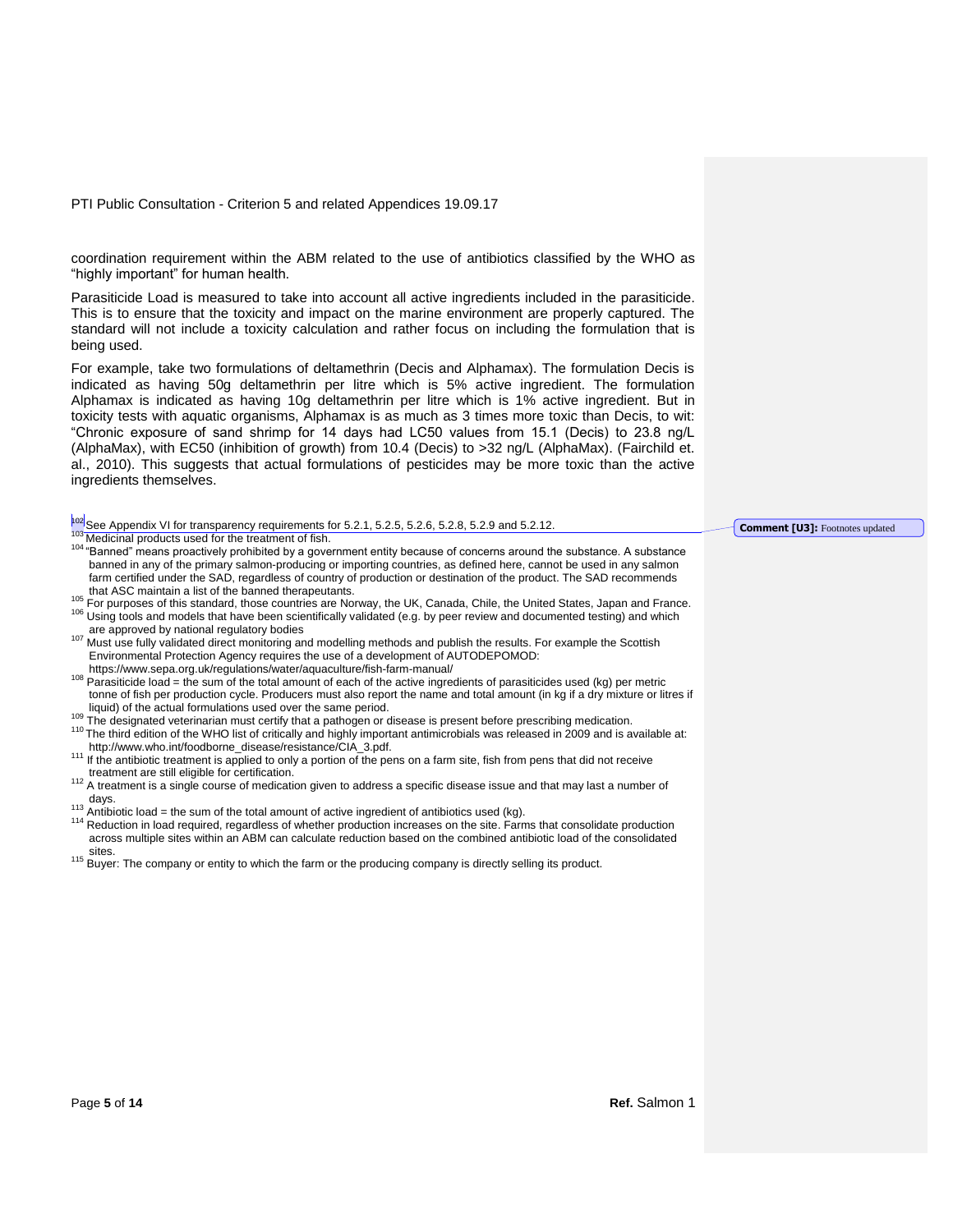### **Criterion 5.3 Resistance of parasites, viruses and bacteria to medicinal treatments**

| <b>INDICATOR</b>                                                                                                                                                                    | <b>REQUIREMENT</b> |
|-------------------------------------------------------------------------------------------------------------------------------------------------------------------------------------|--------------------|
| 5.3.1 Bio-assay analysis to determine resistance when<br>two applications of a treatment have not produced<br>the expected effect                                                   | Yes                |
| 5.3.2 When bio-assay tests determine resistance is<br>forming, use of an alternative, permitted treatment,<br>or an immediate harvest of all fish on the site                       | Yes                |
| 5.3.3 Specific rotation, providing that the farm has >1<br>effective medicinal treatment product available,<br>every third treatment must belong to a different<br>family of drugs. | Yesl               |

**Comment [U4]:** Indicator 5.3.3 has been added as an addition to ASC requirements to prevent resistance

**Rationale-** One of the more serious risks of overusing medicinal treatments is the development of parasite drug resistance, which lowers the overall effectiveness of treatments. In some salmongrowing regions, resistance to a number of drugs has become a growing problem, increasing the challenge for salmon farmers to control sea lice on farmed and wild fish.

Efforts to prevent and monitor resistance are made most effectively through an area-based approach. Timely, accurate sea lice counts on the farm can detect when sea lice treatment is no longer effective. Bioassays are important to confirm if resistance is developing and a limit has been set on the number of repeat treatments of the same family of drugs that can be applied. A single treatment is considered to have taken place when the majority of a site (more than half of all cages) is treated. No more than two such treatments should use the same family of drugs; that is, at least every third treatment should be with a drug of a different class.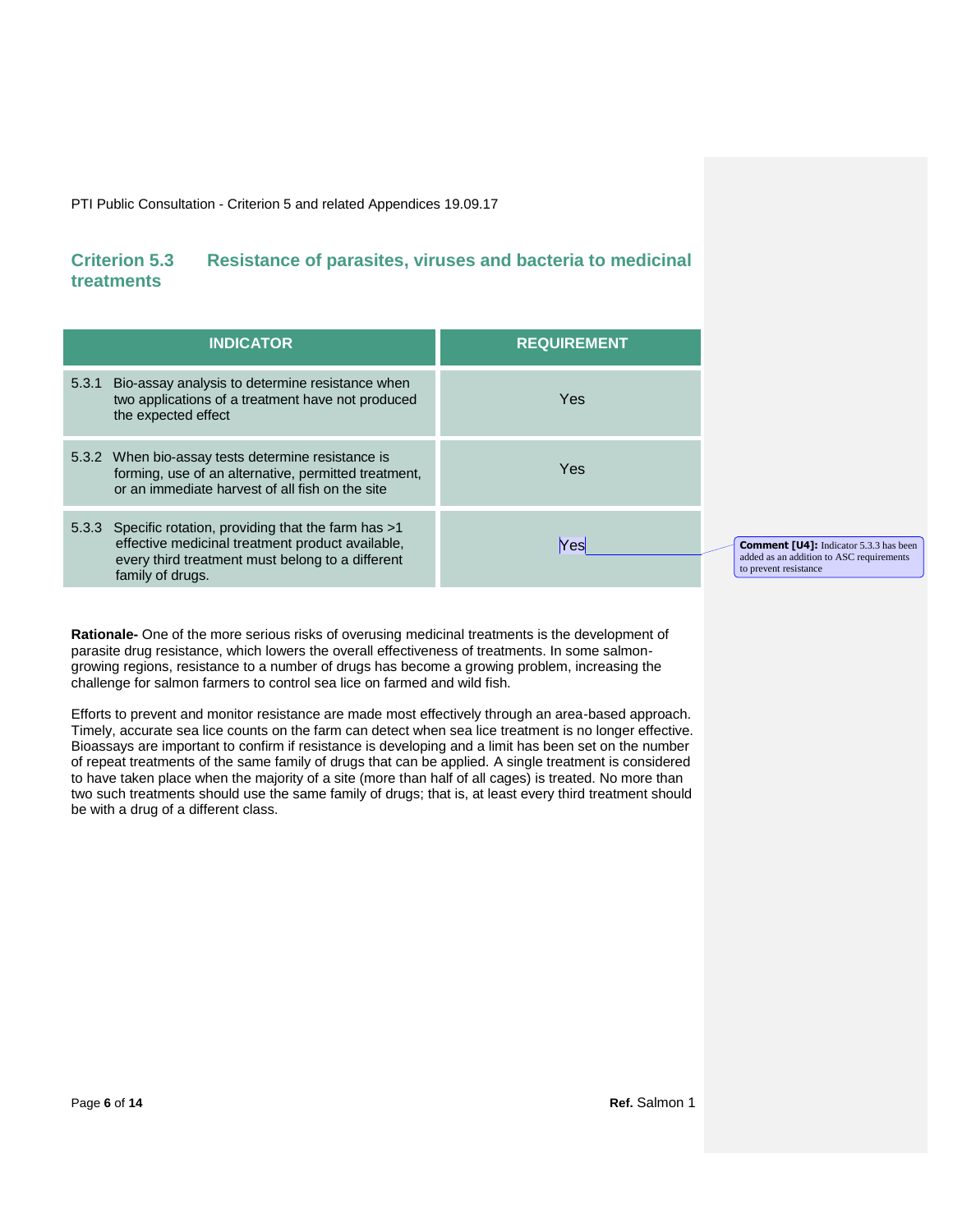# **Appendix VI: Transparency of Farm-Level Performance Data**

The farm must provide evidence that it has submitted to ASC in the requested format the following information about its environmental and social performance.

Information pertaining to biomass and or stocking from which production volumes, timing and financial information can be extracted or inferred should be considered confidential in order to not put certified companies at a competitive disadvantage. Information related to production volumes or harvest timing may be made public with a time delay (*e.g*., if released post-harvest and sale).

| Item           | <b>Option</b> | <b>Relevant</b><br><b>Require</b><br>ment | <b>Measurement</b>                         | <b>Units</b>                             | <b>Measurement</b><br><b>Frequency</b> | <b>Calculations</b><br>and<br><b>Sampling</b><br>Methodologi<br>es.<br><b>Additional</b><br><b>Notes</b> |
|----------------|---------------|-------------------------------------------|--------------------------------------------|------------------------------------------|----------------------------------------|----------------------------------------------------------------------------------------------------------|
| $\overline{1}$ |               |                                           | Species in production                      | species                                  |                                        |                                                                                                          |
| $\overline{2}$ | a             | 2.1.1                                     | Redox potential                            | mV                                       | production<br>cvcle                    | Appendix I-1                                                                                             |
|                | $\mathbf b$   |                                           | Sulfide levels                             | microMoles/I                             | production<br>cycle                    | Appendix I-1                                                                                             |
| $\overline{3}$ | a             | 2.1.2                                     | AZTI Marine Biotic Index (AMBI)            | <b>AMBI</b> score<br>production<br>cycle |                                        | Appendix I-1                                                                                             |
|                | $\mathbf b$   |                                           | Shannon-Wiener Index                       | S-WI score<br>production<br>cycle        |                                        | Appendix I-1                                                                                             |
|                | $\mathbf{C}$  |                                           | Benthic Quality Index (BQI)                | <b>BQI</b> score<br>production<br>cycle  |                                        | Appendix I-1                                                                                             |
|                | d             |                                           | Infaunal Trophic Index (ITI)               | <b>ITI</b> score<br>production<br>cycle  |                                        | Appendix I-1                                                                                             |
| $\overline{4}$ |               | 2.1.3                                     | # of microfaunal taxa                      | #                                        | production<br>cycle                    | Appendix I-1                                                                                             |
| $\overline{5}$ |               | 2.2.1                                     | Average % DO saturation                    | $\%$                                     | weekly                                 | Appendix I-4                                                                                             |
| $\overline{6}$ |               | 2.2.2                                     | Max % samples under 1.85 mg/l<br><b>DO</b> | %<br>weekly                              |                                        | Appendix I-4                                                                                             |
| $\overline{7}$ |               | 2.2.4                                     | Nitrogen monitoring                        | Mg N/ltr                                 | quarterly                              | Appendix I-5                                                                                             |
| $\overline{8}$ |               | 2.2.4                                     | Phosphorous monitoring                     | Mg P/ltr                                 | quarterly                              | Appendix I-5                                                                                             |
| 9              |               | 2.2.5                                     | <b>Calculated BOD</b>                      | production<br>cycle                      |                                        | Footnote in<br>2.2.5                                                                                     |
| 10             |               | 2.5.2                                     | # days ADDs/AHDs                           | #                                        | ongoing <sup>1</sup> ,                 |                                                                                                          |

**Comment [U5]:** Data requirements added for new indicators

 $\mathbf{1}$ <sup>1</sup> Ongoing: Logged as needed or as occurs. Data shall be logged such that it can be analyzed on both an annual and a production cycle basis. This definition of "ongoing" applies throughout Appendix VI.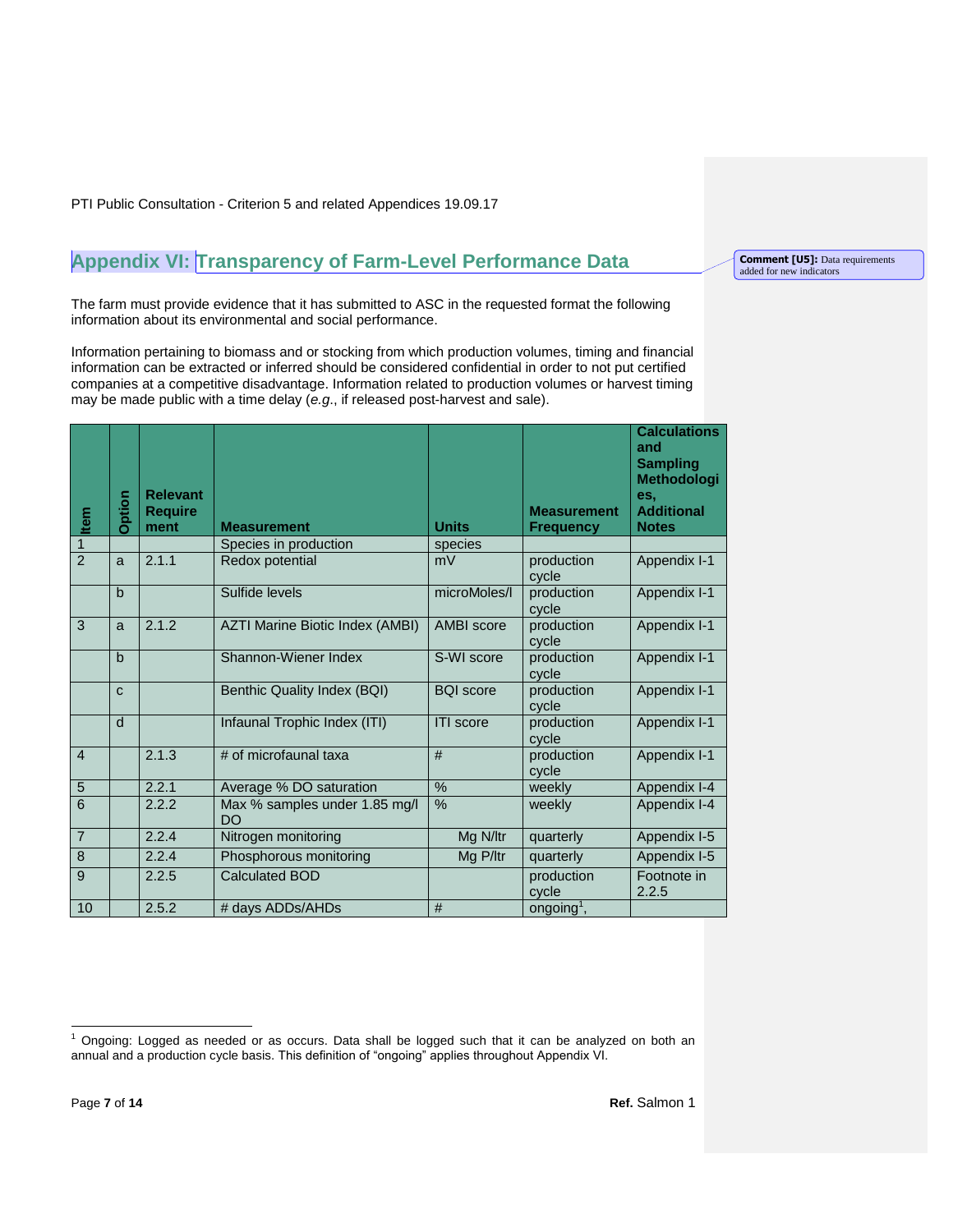| $\frac{1}{11}$ | Option                        | <b>Relevant</b><br><b>Require</b><br>ment | <b>Measurement</b>                                                                                                  | <b>Units</b>                           | <b>Measurement</b><br><b>Frequency</b> | <b>Calculations</b><br>and<br><b>Sampling</b><br>Methodologi<br>es,<br><b>Additional</b><br><b>Notes</b>        |  |
|----------------|-------------------------------|-------------------------------------------|---------------------------------------------------------------------------------------------------------------------|----------------------------------------|----------------------------------------|-----------------------------------------------------------------------------------------------------------------|--|
|                |                               | $2.5.5$ and<br>2.5.6                      | Lethal incidents of marine<br>mammals and birds                                                                     | #, species<br>and cause<br>per episode | ongoing                                | To be made<br>publicly<br>available<br>(e.g., on<br>web) by<br>farming<br>company<br>shortly after<br>incident  |  |
| 12             |                               | 3.1.1                                     | Fallowing period                                                                                                    | dates                                  |                                        |                                                                                                                 |  |
| 13             |                               | 3.1.3                                     | Maximum sea lice load set for<br>the ABM                                                                            | number                                 | annual                                 | <b>Appendix II</b><br>and III                                                                                   |  |
| 14             |                               | $3.1.4$ and<br>3.1.7                      | Weekly, on-farm sea lice levels                                                                                     |                                        | weekly                                 | To be made<br>directly<br>publicly<br>available by<br>farming<br>company<br>within a<br>week                    |  |
| 15             |                               | 3.1.6                                     | In areas of wild salmonids,<br>monitoring of sea lice on out-<br>migrating salmon juveniles or<br>coastal sea trout |                                        |                                        | Appendix III,<br>to be made<br>publicly<br>available<br>within eight<br>weeks of<br>completion of<br>monitoring |  |
| 16             |                               | $3.4.1 -$<br>3.4.2                        | Escapes data                                                                                                        | # episodes                             | production<br>cycle                    |                                                                                                                 |  |
|                |                               |                                           |                                                                                                                     | date of<br>episode                     | ongoing                                |                                                                                                                 |  |
|                |                               |                                           |                                                                                                                     | cause of<br>episode                    | ongoing                                |                                                                                                                 |  |
|                |                               |                                           |                                                                                                                     | # escapees<br>per episode              | ongoing                                |                                                                                                                 |  |
|                |                               |                                           |                                                                                                                     | # total<br>escapees                    | production<br>cycle                    |                                                                                                                 |  |
| 17             |                               | 3.4.2                                     | Counting technology accuracy                                                                                        | %                                      | production<br>cycle                    | Footnote 58                                                                                                     |  |
|                |                               | 3.4.3                                     | <b>Estimated unexplained loss</b>                                                                                   | $\overline{\#}$                        | production<br>cycle                    | Footnote 59                                                                                                     |  |
|                | Ref. Salmon 1<br>Page 8 of 14 |                                           |                                                                                                                     |                                        |                                        |                                                                                                                 |  |

 $\begin{array}{c} \hline \end{array}$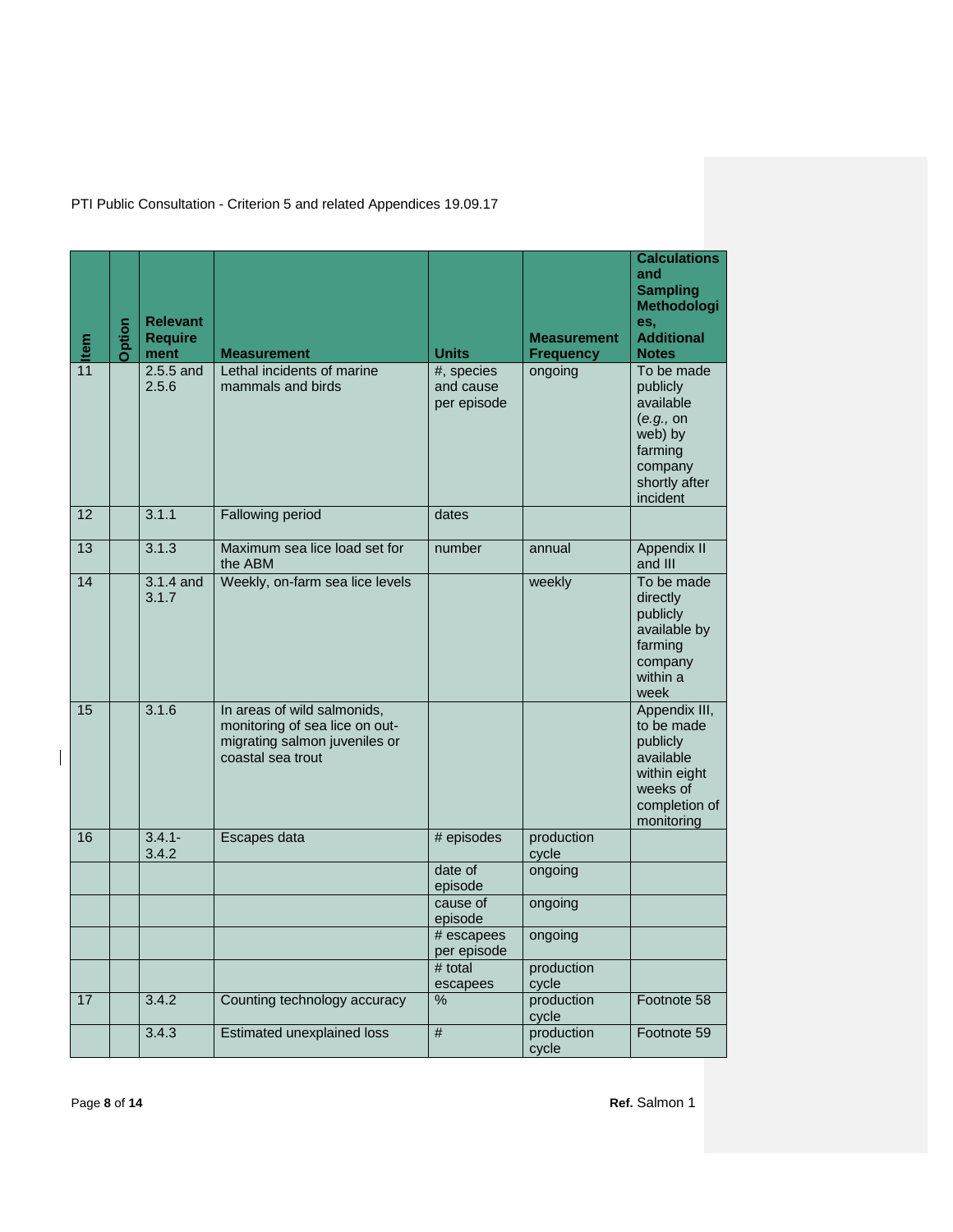|              | Option | <b>Relevant</b><br><b>Require</b> |                                                                                                              |                                                        | <b>Measurement</b>  | <b>Calculations</b><br>and<br><b>Sampling</b><br>Methodologi<br>es,<br><b>Additional</b> |
|--------------|--------|-----------------------------------|--------------------------------------------------------------------------------------------------------------|--------------------------------------------------------|---------------------|------------------------------------------------------------------------------------------|
| $rac{1}{18}$ |        | ment                              | <b>Measurement</b>                                                                                           | <b>Units</b>                                           | <b>Frequency</b>    | <b>Notes</b>                                                                             |
|              |        | 4.2.1                             | FFDR fishmeal (during grow-<br>out)                                                                          | <b>FFDRm</b>                                           | production<br>cycle | <b>Appendix IV</b>                                                                       |
| 19           | a      | 4.2.2                             | FFDR fish oil (during grow-out)                                                                              | <b>FFDRo</b>                                           | production<br>cycle | <b>Appendix IV</b>                                                                       |
|              | b      |                                   | Max amount EPA and DHA                                                                                       | g/kg feed                                              | production<br>cycle | <b>Appendix IV</b>                                                                       |
| 20           |        | 4.4.3                             | Transgenic feed ingredients                                                                                  | Y/N                                                    | production<br>cycle |                                                                                          |
| 21           |        | 4.6.1                             | Energy use                                                                                                   | kJ/mT fish                                             | production<br>cycle | Appendix V-                                                                              |
| 22           |        | 4.6.2                             | GHG emissions on farm                                                                                        |                                                        | annual              | Appendix V-                                                                              |
| 23           |        | 4.6.3                             | GHG emissions of feed                                                                                        | production<br>cycle (not<br>immediately<br>applicable) |                     | Appendix V-<br>2                                                                         |
| 24           |        | 4.7.1                             | Copper-based antifoulants                                                                                    | Y/N                                                    | production<br>cycle |                                                                                          |
| 25           |        | 4.7.3 and<br>4.7.4                | Results of copper sampling<br>(outside AZE and at reference<br>sites), if required                           | mg Cu/kg<br>sediment                                   | production<br>cycle | Appendix I-1                                                                             |
| 26           |        | 5.1.5                             | Total mortality of farmed fish                                                                               | $\frac{0}{6}$                                          | ongoing             |                                                                                          |
| 27           |        | 5.1.4                             | Cause of mortalities (post-<br>mortem analysis)                                                              | # morts per<br>cause or<br>disease                     | ongoing             |                                                                                          |
| 28           |        | 5.1.6                             | Maximum unexplained<br>mortalities                                                                           | % of total<br>mortality                                | production<br>cycle |                                                                                          |
| 29           |        | 5.2.1                             | Amount of each medicinal<br>product / therapeutant used for<br>each (antibiotics, parasiticides,<br>$etc.$ ) | product<br>name                                        | ongoing             | Also 5.2.9                                                                               |
|              |        |                                   |                                                                                                              | chemical<br>name                                       | ongoing             |                                                                                          |
|              |        |                                   |                                                                                                              | reason for<br>use                                      | ongoing             |                                                                                          |
|              |        |                                   |                                                                                                              | date                                                   | ongoing             |                                                                                          |
|              |        |                                   |                                                                                                              | kg                                                     | ongoing             |                                                                                          |
|              |        |                                   |                                                                                                              | mT fish<br>treated                                     | ongoing             |                                                                                          |
|              |        |                                   |                                                                                                              | dosage                                                 | ongoing             |                                                                                          |
|              |        |                                   |                                                                                                              | # of                                                   | ongoing             |                                                                                          |
| Page 9 of 14 |        |                                   |                                                                                                              |                                                        |                     | Ref. Salmon 1                                                                            |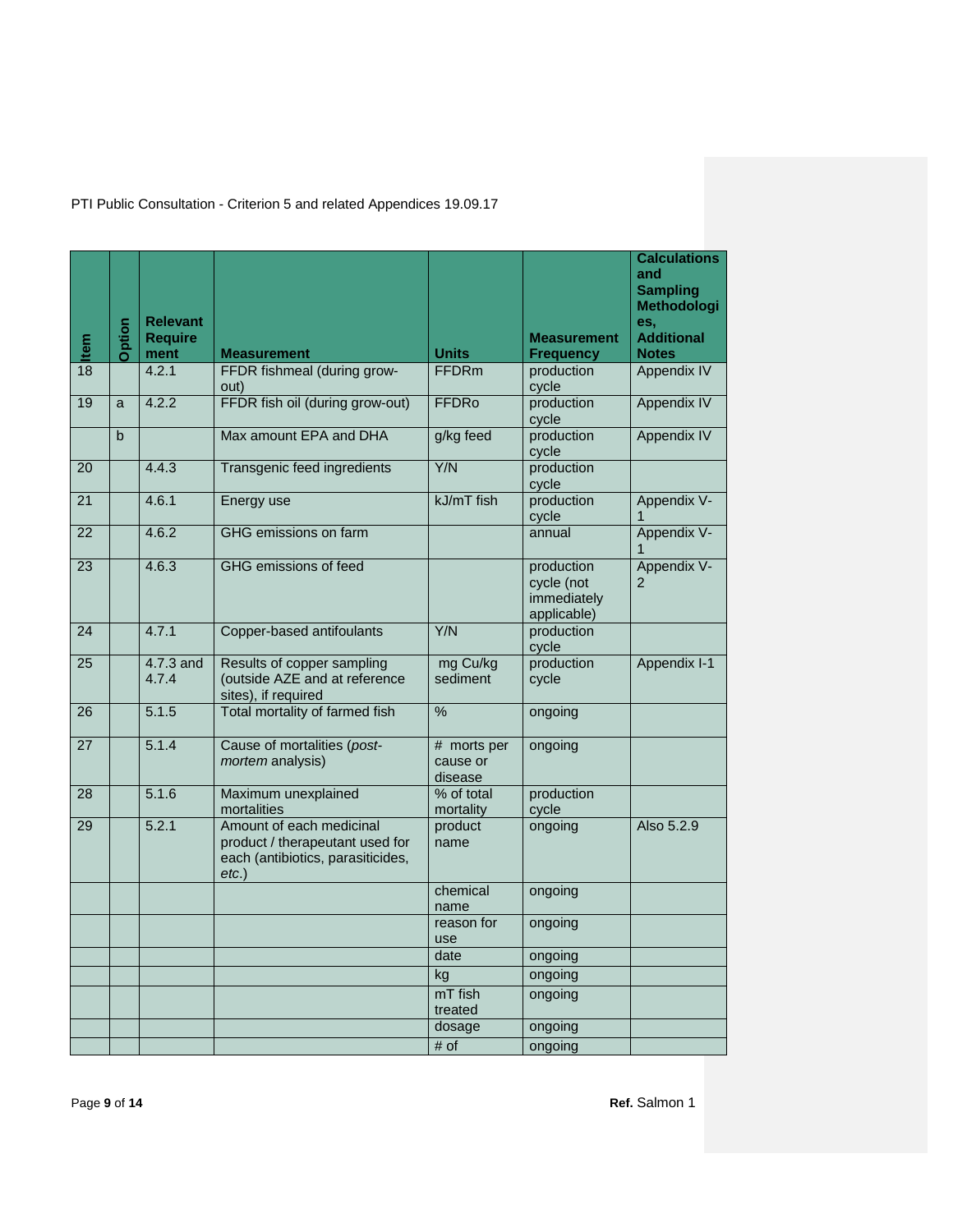| Item          | Option | <b>Relevant</b><br><b>Require</b><br>ment | <b>Measurement</b>                                                            | <b>Units</b>                                                                                  | <b>Measurement</b><br><b>Frequency</b> | <b>Calculations</b><br>and<br><b>Sampling</b><br>Methodologi<br>es,<br><b>Additional</b><br><b>Notes</b>      |
|---------------|--------|-------------------------------------------|-------------------------------------------------------------------------------|-----------------------------------------------------------------------------------------------|----------------------------------------|---------------------------------------------------------------------------------------------------------------|
|               |        |                                           |                                                                               | treatments                                                                                    |                                        |                                                                                                               |
|               |        |                                           |                                                                               | <b>WHO</b><br>classification<br>(antibiotics<br>only)                                         | ongoing                                |                                                                                                               |
| 31            |        | 5.2.5                                     | Weighted Number of Medicinal<br>Treatments (WNMT)                             | No.                                                                                           | production<br>cycle                    | Appendix VII                                                                                                  |
| 32            |        | 5.2.6                                     | <b>Reduction in WNMT</b>                                                      | $\frac{0}{6}$                                                                                 | 6-year cycle                           | <b>Appendix VII</b>                                                                                           |
| 33            |        | 5.2.8                                     | Results of environmental<br>monitoring                                        |                                                                                               |                                        | Public<br>disclosure of<br>results within<br>30 days of<br>findings                                           |
| 34            |        | 5.2.9                                     | Parasiticide load for each agent                                              | kg if a dry<br>production<br>mixture or<br>cycle<br>litres if liquid                          |                                        | Appendix VII                                                                                                  |
| 35            |        | 5.2.10                                    | Antibiotic load compared to two<br>previous production cycles, if<br>required | production<br>kg<br>cycle                                                                     |                                        | Appendix VII                                                                                                  |
| 36            |        | 5.4.2                                     | Unidentifiable transmissible<br>agent                                         | Date(s)<br>concern<br>raised,<br>disease<br>detected<br>from<br>monitoring (if<br>applicable) | ongoing                                | <b>Public</b><br>disclosure of<br>results of<br>surveillance<br>within 30<br>days of<br>findings              |
| 37            |        | 5.4.4                                     | OIE-notifiable disease detected<br>on farm                                    | Disease(s),<br>exotic or<br>endemic,<br>and<br>detection<br>date(s)                           | ongoing                                | Public<br>disclosure of<br>detection<br>and results<br>οf<br>surveillance<br>within 30<br>days of<br>findings |
| 38            |        | Section 8                                 | Type of smolt production system                                               | production<br>Open, semi<br>or closed<br>cycle                                                |                                        |                                                                                                               |
| 39            |        | 8.32 and<br>8.33                          | Monitoring results from water<br>quality analyses                             | See<br>Appendix<br>$VIII-2$                                                                   |                                        |                                                                                                               |
| Page 10 of 14 |        |                                           |                                                                               |                                                                                               |                                        | Ref. Salmon 1                                                                                                 |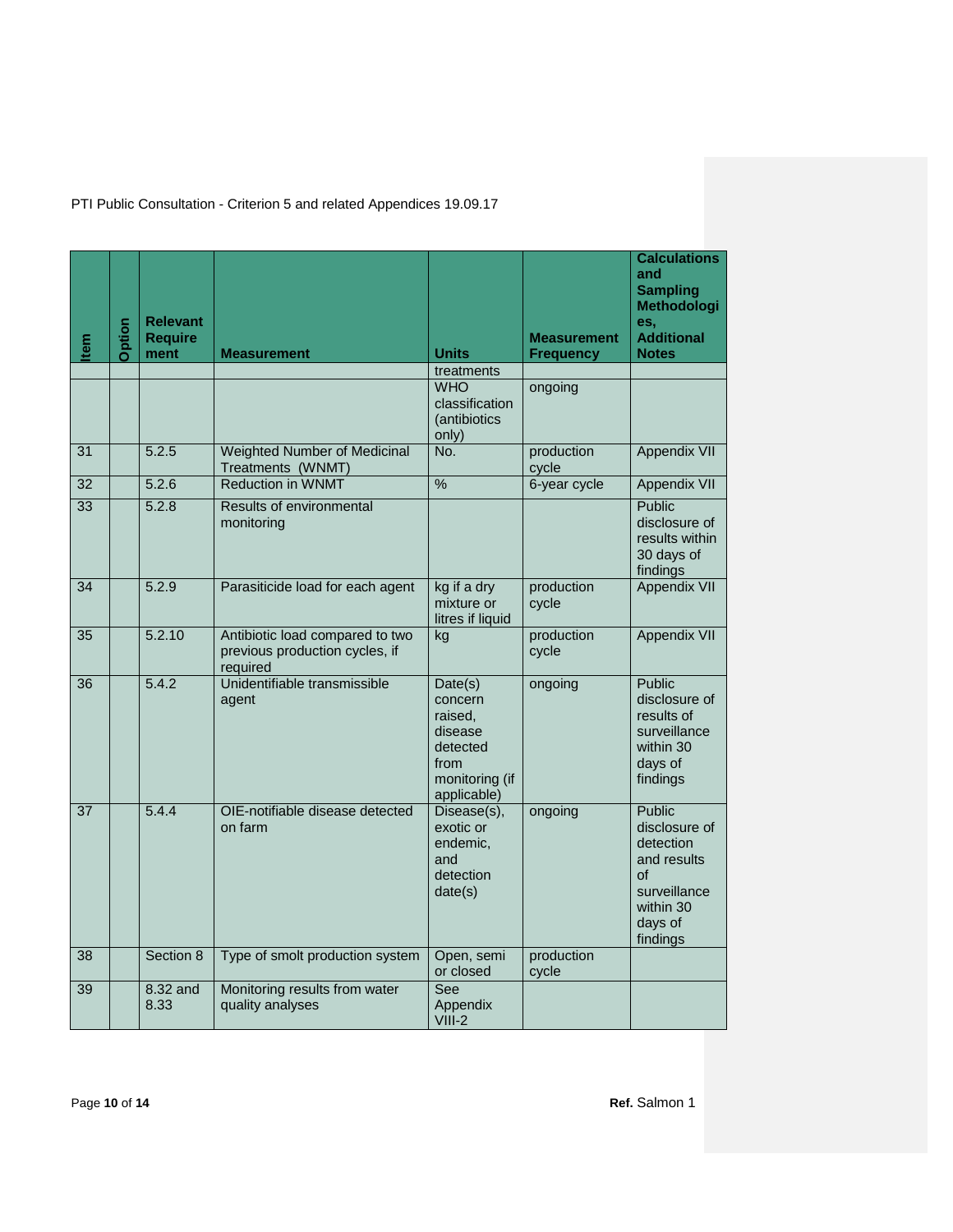### **Appendix VII: Parasiticide Treatment Methodology**

#### **Weighted number of medicinal treatment thresholds**

The weighted treatment frequency is the total number of occasions a medicinal parasiticide was used over the grow-out production cycle.<sup>2</sup> It is therefore referred to as the weighted number of medicinal treatments (WNMT). Partial treatments should be counted as a proportion of the cages treated, e.g. 1 treated out of 10 scores 0.1.

For example, on a 10-pen site, treating 1 cage x 10 is the same as treating 10 pens x 1, meaning the quantity of medicine used is the same. It is expected that treating 1 pen x 10 would typically not happen in practice. The purpose of treating individual pens is to reduce infection pressure on site and of course lice build up in that pen again. Treating individual pens that are approaching national thresholds, rather than basing interventions on site average lice levels, reduces infection pressure and treatment frequency. Reducing WNMT then of course means the risk of resistance development is also reduced as is the discharge of medicinal products into the environment. As an additional measure to prevent resistance, indicator 5.3.3 has been added to the standard.

The indicator sets an acceptable frequency or Entry Gate (EG) that allows entry into the certification process (similar to the antibiotic metric in the ASC standard).

The indicator defines a maximum frequency "EG", which is region-specific and after which progressive improvements are required to progress towards a lower fixed Global Target (GT) below which further improvement is unrealistic.

- o Sites >EG would not be certified
- o Sites >GT and ≤EG would be certified but need to show gradual improvement against an IPM progress ladder (see below)
- o Sites with ≤GT would be certified with no frequency improvement conditions

| Country <sup>3</sup>         | <b>Number of</b><br><b>Observations</b> | <b>Mean</b><br><b>WNMT</b> | <b>Median</b><br><b>WNMT</b><br>50 percentile | 66 percentile<br><b>WNMT</b> | <b>Proposed</b><br><b>WNMT Entry</b><br>Gate $(EG)^4$ |
|------------------------------|-----------------------------------------|----------------------------|-----------------------------------------------|------------------------------|-------------------------------------------------------|
| Atlantic Canada <sup>5</sup> |                                         |                            | 8                                             | 8                            | ŏ                                                     |
| Pacific Canada               | 61                                      | 1.2                        |                                               | 2                            | GT                                                    |
| Chile                        | 80                                      | 10                         | 9                                             | 12                           | 11                                                    |
| Faeroes                      | 35                                      | 5.8                        | 6                                             | 8                            | 8                                                     |
| Ireland                      | 13                                      | 6.2                        | 3                                             |                              |                                                       |
| Norway                       | 312                                     | 5.0                        | 5                                             | 6                            | 6                                                     |
| Scotland                     | 84                                      | 9.2                        | 9                                             | 11                           | 9                                                     |

**Table 1. WNMT per country, per cycle**

lice with very different biology and non-overlapping distributions hence no resistance transfer.

**Comment [U6]:** Proposed replacement Appendix to give guidance for auditing Parasiticide treatments

 $\overline{a}$ 

Medicinal parasiticide includes hydrogen peroxide.

<sup>&</sup>lt;sup>3</sup> All other country Entry Gate values are proposed to be set at the Global Target (GT)

<sup>4</sup> Weighted number of medicinal treatments per cycle above which certification cannot be considered. <sup>5</sup> The rationale for separating North America into two regions rests on the fact that there are two sub-species of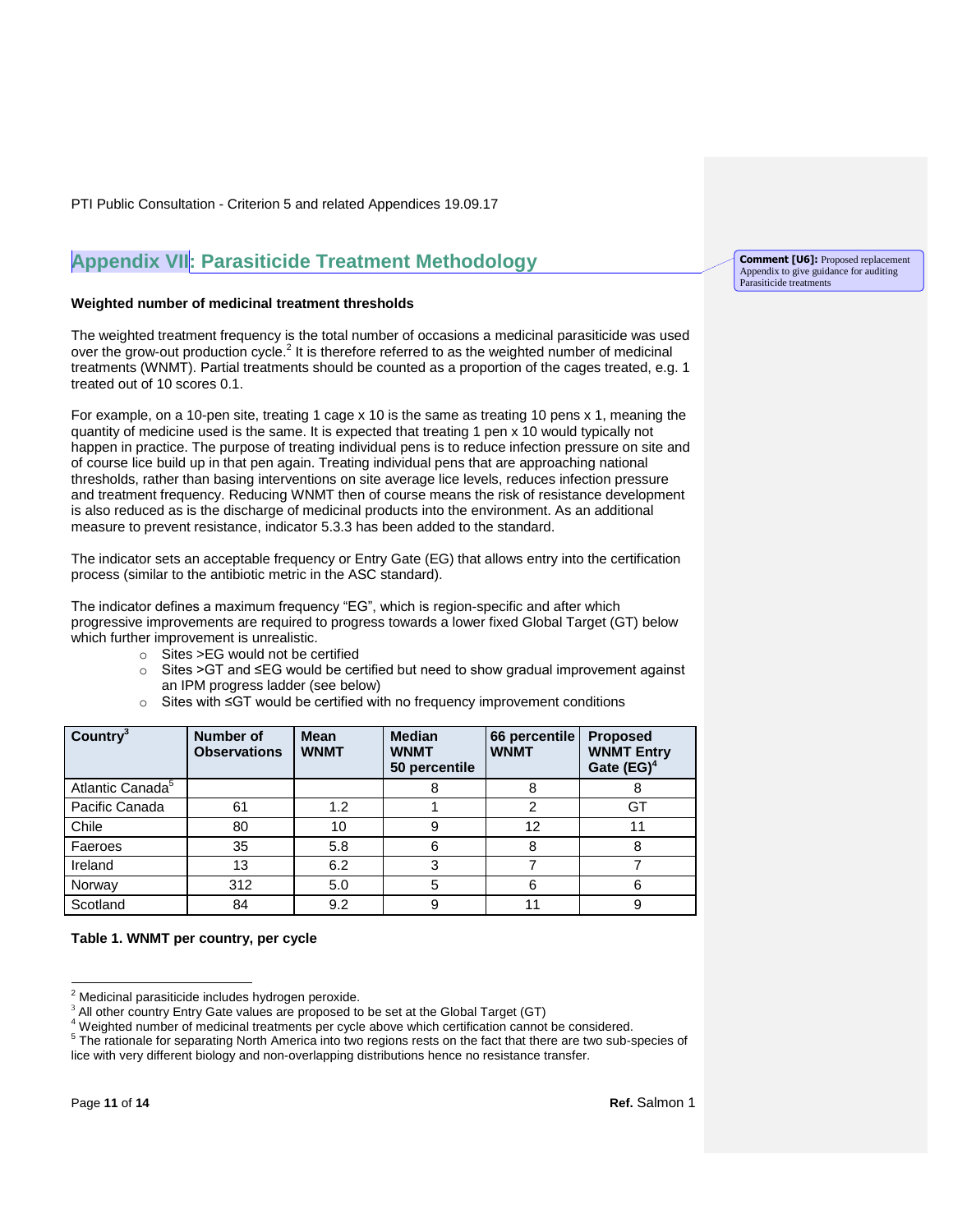The proposed values for EG given in the table above take into account the ecosystem and regulatory differences amongst the countries. They are based on the statistical median frequencies found in those countries (Table 1). These are levels that a site must reach or get below in order to be eligible for ASC certification. The GT represents the level roughly achievable (according to the best available data) by the top 20 percent of farms globally at the time when the standard is set. This level was seen by the group as in line with other metrics in the standard.

To generate the values in Table 1, the data from all sites in each region were considered in turn. Within each country all site-years in the available data were ranked from the lowest to the highest number of treatments per production cycle. The treatment usage observed at the site-year closest to the median (50th percentile) and 66th percentile within that region were then taken from these ranked list and noted in Table 1.

The EG values can be set at a level that will best achieve the ASC's mission of transforming global aquaculture. The TWG proposal was to set EG values at the  $66<sup>th</sup>$  percentile and this is generally where the proposed EG values have been set. However, the estimate for Ireland in Table 1 is based only on 13 records and therefore in arriving at a more representative recommendation, further data from Marine Board of Ireland was consulted. The value for Chile was slightly reduced because the Chilean data was regarded as lacking representative data from Area XII in the extreme south where lice incidence was lower. Regarding Scotland, the number of 11 was considered excessively high when compared to the rest of the North Atlantic regions and was also much higher than has been reported in a number of historical studies (e.g. Revie et al 2010 , Murray 2016 ). Consequently, in the light of this historic data, the number was reduced by 2 so that it was more in line with the other surveys (Table 1). (See updated PTI report). The median frequency levels (50<sup>th</sup> percentile) based on this data have also been included in the table for reference.

The Global Target (GT), below which no progressive improvement is required has been proposed to be a fixed value of 4<sup>6</sup>. The GT threshold ensures the same level of minimal environmental risk for all certified farms allowing for unpredictable fluctuations. This is essential since salmon are sold into the same markets from multiple regions. Meeting the GT is a condition of ASC certification and the farms must demonstrate that they are continually improving towards this value. Farms at the GT level are not permitted to rise above it, for instance if farms in a region meet their GT level, then they must stay below this value.

The mean number of treatments in the data set analysed was 5.9 per cycle. The average number of treatments for all certified farms should be no higher than 4 (the GT) and as such would represent at least a 50% reduction in the frequency of treatment compared to the overall situation reflected in the data used in the current analyses.

Farm management of sea lice must be consistent with the principles of IPM (Indicators 5.2.6 and 5.2.9) and in particular rotation of medicinal treatments is a requirement within a production cycle. Continued certification will depend upon demonstrable progress on the progress ladder for IPM against a time bound plan.

#### **Progress ladder for Integrated Pest Management (IPM)**

 6 A number of the bath treatments require two applications of the medicinal treatment at around 6-8 weeks apart to be fully efficacious. Assuming that two different bath treatments of this sort were used within a production cycle, this would result in a minimum of four weighted treatments (WNMT).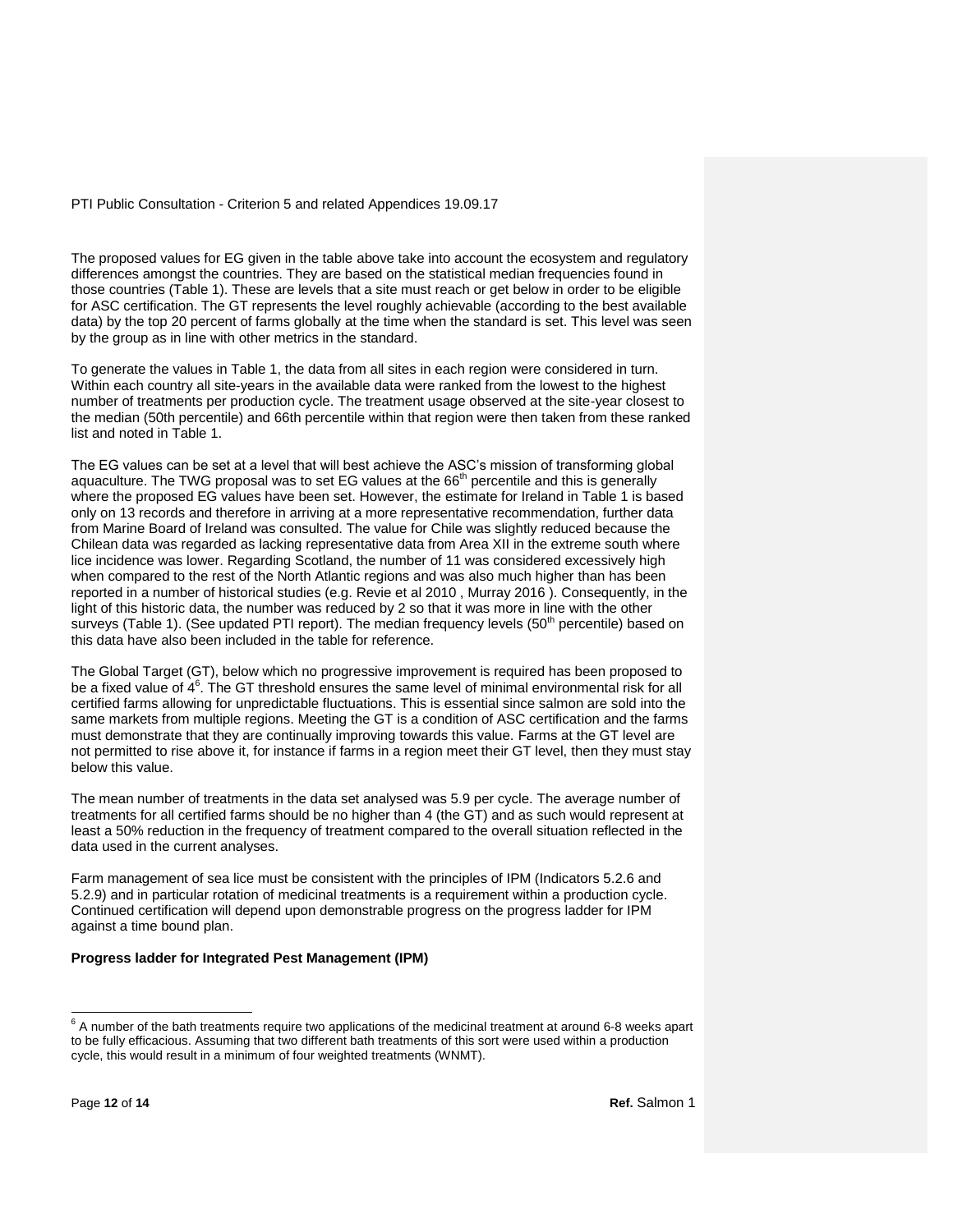Integrated Pest Management (IPM) has long been recognized as being critical to effective and robust sea lice management. IPM is based upon the implementation of a number of proven techniques and approaches developed for pest management in terrestrial agriculture systems, often with the central aim of slowing the development of drug resistance in pest species.

The strategy of IPM generally involves coordinated application and integrated use of all available management practices, with surveillance, communication and cooperation between operators within a defined area. Approaches should give consideration to the interests and influences on producers, farmed fish health, society and the environment. This approach seeks in particular to reduce reliance upon medicinal treatments, thus reducing scope for development of drug resistance and is therefore a process that ASC intends to promote, hence the certification requirement to progress in IPM.

Implementation of the following elements of IPM can enable farms to deliver improvements in sea lice management, reduce the need for medicinal treatments and reduce the risk of resistance development.

IPM Measures (*e.g*. Torrissen et al 2013) required for initial certification (reference to existing ASC indicators in parenthesis $)^7$ 

- Adherence to relevant thresholds/limits on sea lice levels and required action (3.1.4)
- Regular counting and reported of sea lice levels (3.1.7)
- Maintenance of treatment records (Appendix VI)
- Single year-class stocking (5.4.1)
- Fallowing between cycles (3.1.1)
- Health management / veterinary health plan (5.1.1)
- Cleaning of nets to increase water flow
- Routine removal of moribund fish (5.1.3)
- Monitoring of fish state (*e.g*. behavior)
- Monitoring and control of other fish diseases (5.1.1)
- Strategic use of medicines *i.e.* the appropriate medicine used for the targeted stage/s of lice
- Medicine rotation, where possible (5.3)
- Medicine resistance surveillance (site or area) (5.3)
- Monitoring of treatment efficacy (5.3)
- Plan for integration of preventative tools
- Plan for integration of non-medicinal treatment tools
- Area coordinated planning and management (3.1.3)

IMP progress requirements by first audit

- Use of preventative and/or biological control tools
- Use of non-medicinal treatment tools
- Optimizing treatments and promoting effectiveness of treatment tools

#### **Time-bound IPM progress plan**

All farms achieving the Entry Gate (EG) must also demonstrate that a strategic IPM plan is in place that includes all the measures required for initial certification. The plan must be being implemented and include at least the additional requirements listed by the time of the first surveillance audit. Farms that meet the GT must continue to implement an IPM strategy and minimize use of medicinal

\_\_<br>7 https://books.google.co.uk/books?hl=en&lr=&id=wj32BwAAQBAJ&oi=fnd&pg=PA1&dq=sea+lice

<sup>+</sup>and+integrated+pest+management&ots=sy8CqHHyLA&sig=WcZvLOGGIHsCp34V4USO7VKpSNQ&redir\_esc=y#v=onepage&q&f=false